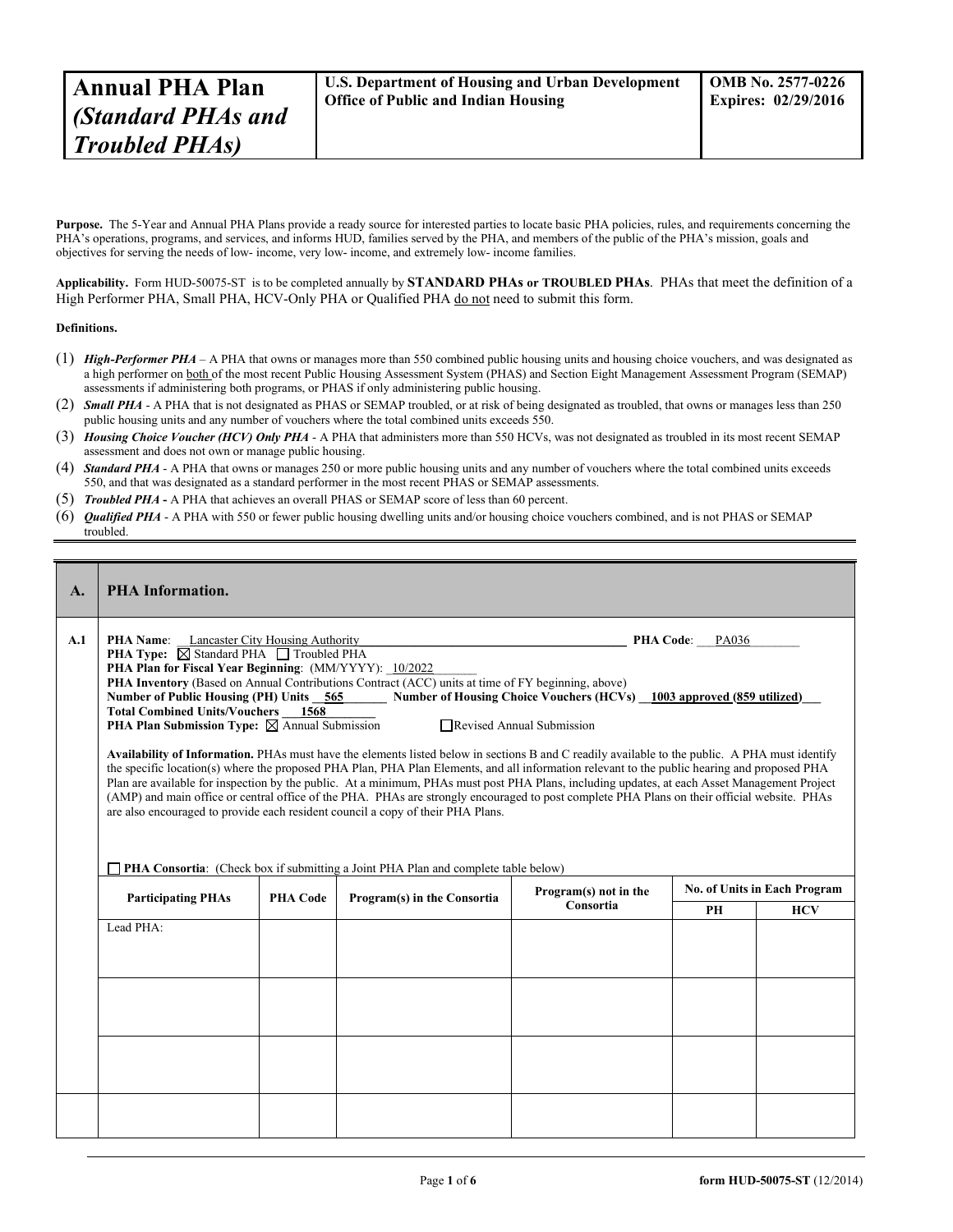| <b>B.</b>  | <b>Annual Plan Elements</b>                                                                                                                                                                                                                                                                                                                                                                                                                                                                                                                                                                                                                                                                                                                                                                                                                                                                                                                                                                                                                                                                                                                                                                                                                                                                                                                                                                                                                                                                                                                                                                                                                                                                                                                                                                                                                                                                                                                                                                                                                                                                                                                                                                                                                                                                                        |  |  |  |  |  |  |  |  |
|------------|--------------------------------------------------------------------------------------------------------------------------------------------------------------------------------------------------------------------------------------------------------------------------------------------------------------------------------------------------------------------------------------------------------------------------------------------------------------------------------------------------------------------------------------------------------------------------------------------------------------------------------------------------------------------------------------------------------------------------------------------------------------------------------------------------------------------------------------------------------------------------------------------------------------------------------------------------------------------------------------------------------------------------------------------------------------------------------------------------------------------------------------------------------------------------------------------------------------------------------------------------------------------------------------------------------------------------------------------------------------------------------------------------------------------------------------------------------------------------------------------------------------------------------------------------------------------------------------------------------------------------------------------------------------------------------------------------------------------------------------------------------------------------------------------------------------------------------------------------------------------------------------------------------------------------------------------------------------------------------------------------------------------------------------------------------------------------------------------------------------------------------------------------------------------------------------------------------------------------------------------------------------------------------------------------------------------|--|--|--|--|--|--|--|--|
| B.1        | <b>Revision of PHA Plan Elements.</b><br>(a) Have the following PHA Plan elements been revised by the PHA?<br>Y N<br>$\boxtimes$ Statement of Housing Needs and Strategy for Addressing Housing Needs<br>$\boxtimes$ Deconcentration and Other Policies that Govern Eligibility, Selection, and Admissions.<br>Financial Resources.<br>⊠<br>$\perp$<br>$\boxtimes$ Rent Determination.<br>$\boxtimes$ Operation and Management.<br>$\boxtimes$ Grievance Procedures.<br>Homeownership Programs.<br>⊠<br>⊠<br>Community Service and Self-Sufficiency Programs.<br>Safety and Crime Prevention.<br>⊠<br>$\boxtimes$ Pet Policy.<br>Asset Management.<br>⊠<br>$\boxtimes$ Substantial Deviation.<br>$\boxtimes$ Significant Amendment/Modification<br>$\perp$<br>(b) If the PHA answered yes for any element, describe the revisions for each revised element(s):<br>Our revised financial resources information is attached.<br>(c) The PHA must submit its Deconcentration Policy for Field Office review.                                                                                                                                                                                                                                                                                                                                                                                                                                                                                                                                                                                                                                                                                                                                                                                                                                                                                                                                                                                                                                                                                                                                                                                                                                                                                                          |  |  |  |  |  |  |  |  |
| B.2        | <b>New Activities.</b><br>(a) Does the PHA intend to undertake any new activities related to the following in the PHA's current Fiscal Year?<br>Y N<br>$\boxtimes$ Hope VI or Choice Neighborhoods.<br>Mixed Finance Modernization or Development.<br>⊠<br>$\boxtimes$ $\Box$ Demolition and/or Disposition.<br>□ Designated Housing for Elderly and/or Disabled Families.<br>⊠<br>$\boxtimes$ $\Box$ Conversion of Public Housing to Tenant-Based Assistance.<br>$\boxtimes$ $\Box$ Conversion of Public Housing to Project-Based Assistance under RAD.<br>$\Box$ $\boxtimes$ Occupancy by Over-Income Families.<br>$\boxtimes$ Occupancy by Police Officers.<br>$\boxtimes$ Non-Smoking Policies.<br>$\boxtimes$ $\Box$ Project-Based Vouchers.<br>$\boxtimes$ $\Box$ Units with Approved Vacancies for Modernization.<br>$\boxtimes$ $\Box$ Other Capital Grant Programs (i.e., Capital Fund Community Facilities Grants or Emergency Safety and Security Grants).<br>(b) If any of these activities are planned for the current Fiscal Year, describe the activities. For new demolition activities, describe any public<br>housing development or portion thereof, owned by the PHA for which the PHA has applied or will apply for demolition and/or disposition approval<br>under section 18 of the 1937 Act under the separate demolition/disposition approval process. If using Project-Based Vouchers (PBVs), provide the<br>projected number of project based units and general locations, and describe how project basing would be consistent with the PHA Plan.<br>We have HUD approval to for the disposition of our 95 scattered site homes PA036000711 through the Section 18 process. We are in the process<br>of selling them to our non-profit entity, Partners with Purpose and will utilize project-based vouchers for our current residents. Project based<br>vouchers are consistent with our PHA plan to continue to provide affordable housing to the community.<br>We continue to look at repositioning our Housing Authority and marked "yes" for other possible options. However, there are no definite plans at<br>this time.<br>We marked yes for units with approved vacancies for modernization. This will be utilized in Church Street Towers when replacing apartment<br>floors. |  |  |  |  |  |  |  |  |
| <b>B.3</b> | <b>Civil Rights Certification.</b><br>Form HUD-50077, PHA Certifications of Compliance with the PHA Plans and Related Regulations, must be submitted by the PHA as an electronic<br>attachment to the PHA Plan.                                                                                                                                                                                                                                                                                                                                                                                                                                                                                                                                                                                                                                                                                                                                                                                                                                                                                                                                                                                                                                                                                                                                                                                                                                                                                                                                                                                                                                                                                                                                                                                                                                                                                                                                                                                                                                                                                                                                                                                                                                                                                                    |  |  |  |  |  |  |  |  |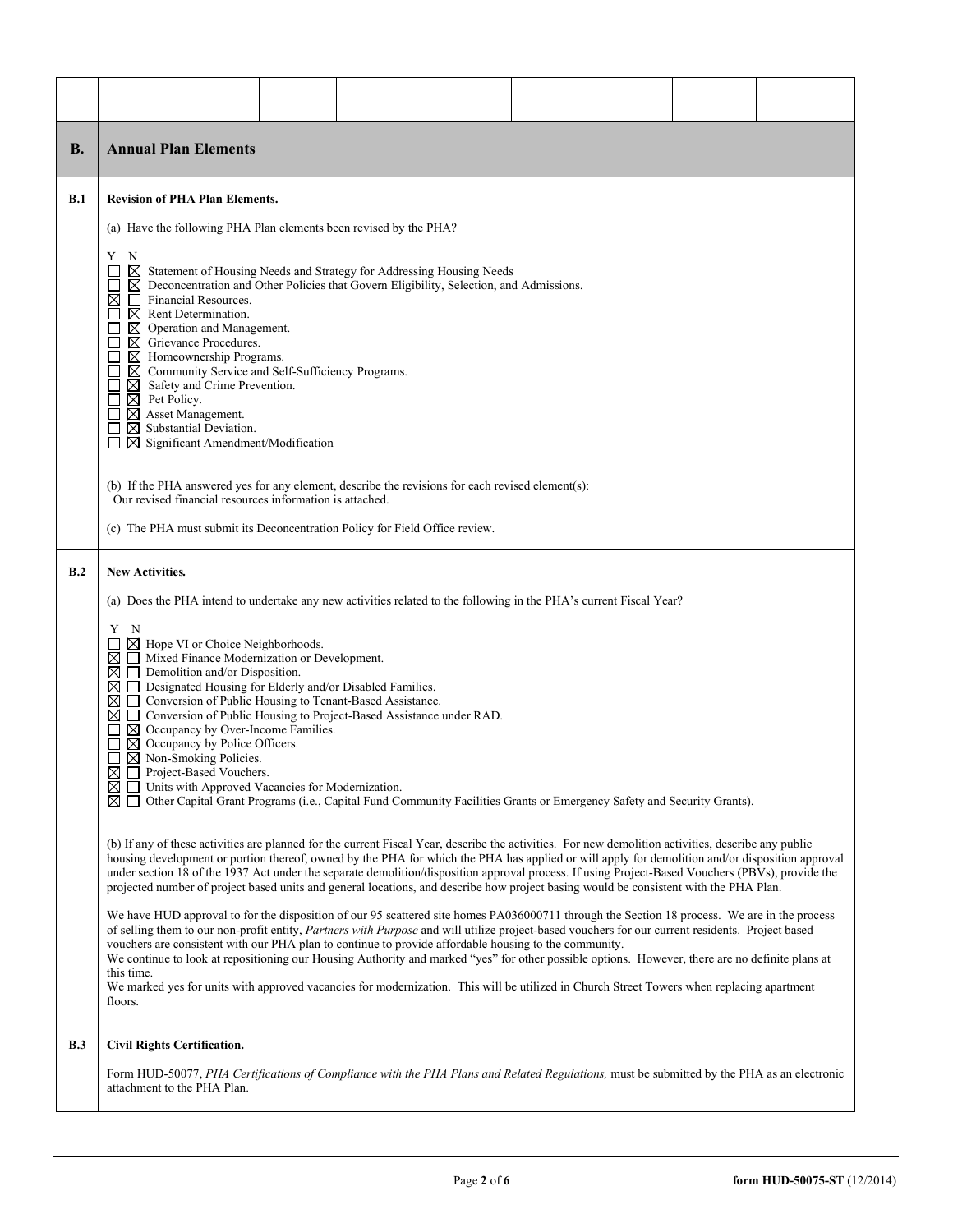| B.4            | <b>Most Recent Fiscal Year Audit.</b>                                                                                                                                                                                                                                            |  |  |  |  |  |  |
|----------------|----------------------------------------------------------------------------------------------------------------------------------------------------------------------------------------------------------------------------------------------------------------------------------|--|--|--|--|--|--|
|                | (a) Were there any findings in the most recent FY Audit?                                                                                                                                                                                                                         |  |  |  |  |  |  |
|                | Y N                                                                                                                                                                                                                                                                              |  |  |  |  |  |  |
|                | $\square$ $\square$                                                                                                                                                                                                                                                              |  |  |  |  |  |  |
|                | If yes, please describe:<br>(b)                                                                                                                                                                                                                                                  |  |  |  |  |  |  |
| B.5            | Progress Report.                                                                                                                                                                                                                                                                 |  |  |  |  |  |  |
|                | Provide a description of the PHA's progress in meeting its Mission and Goals described in the PHA 5-Year and Annual Plan.                                                                                                                                                        |  |  |  |  |  |  |
|                | We have made the following progress on the goals listed in our 5 year plan:                                                                                                                                                                                                      |  |  |  |  |  |  |
|                | Utilizing new housing software for mobile work orders Will also be begin mobile inspections, resident portal and landlord portal.<br>Continued to update housing units with more attractive and current aesthetic style.<br>$\bullet$                                            |  |  |  |  |  |  |
|                | Veteran staff member retired and a new person was hired for the purchasing department. He has streamlined some processes and<br>reduced costs on materials.                                                                                                                      |  |  |  |  |  |  |
|                | Continued to increase our Resident Services department. Some events this past year included a job fair, vaccine clinic, garden club,<br>partnering with TMobile and Xfinity for tablets and internet connectivity for our residents. Individuals were assisted with English as a |  |  |  |  |  |  |
|                | second language and GED classes, first time home buyer programs. Assistance was provided with the ERAP application process.                                                                                                                                                      |  |  |  |  |  |  |
|                | Provided support with food boxes, hygiene supplies from the Food Hub and provided assistance with securing vegetables vouchers.<br>Residents received support with job search, job leads, employment applications, resumes, on the job training programs, and professional       |  |  |  |  |  |  |
|                | courses. Mental Health America provides monthly group session for our residents at the towers. We've also increased the number of<br>participants in the Family Self Sufficiency Program.                                                                                        |  |  |  |  |  |  |
| <b>B.6</b>     |                                                                                                                                                                                                                                                                                  |  |  |  |  |  |  |
|                | <b>Resident Advisory Board (RAB) Comments.</b>                                                                                                                                                                                                                                   |  |  |  |  |  |  |
|                | (a) Did the RAB(s) provide comments to the PHA Plan?                                                                                                                                                                                                                             |  |  |  |  |  |  |
|                | Y.<br>N<br>⊠<br>$\Box$                                                                                                                                                                                                                                                           |  |  |  |  |  |  |
|                | If yes, comments must be submitted by the PHA as an attachment to the PHA Plan. PHAs must also include a narrative describing their<br>(c)                                                                                                                                       |  |  |  |  |  |  |
|                | analysis of the RAB recommendations and the decisions made on these recommendations.                                                                                                                                                                                             |  |  |  |  |  |  |
| B.7            | Certification by State or Local Officials.                                                                                                                                                                                                                                       |  |  |  |  |  |  |
|                | Form HUD 50077-SL, Certification by State or Local Officials of PHA Plans Consistency with the Consolidated Plan, must be submitted by the                                                                                                                                       |  |  |  |  |  |  |
|                | PHA as an electronic attachment to the PHA Plan.                                                                                                                                                                                                                                 |  |  |  |  |  |  |
|                |                                                                                                                                                                                                                                                                                  |  |  |  |  |  |  |
| B.8            | <b>Troubled PHA.</b><br>(a) Does the PHA have any current Memorandum of Agreement, Performance Improvement Plan, or Recovery Plan in place?                                                                                                                                      |  |  |  |  |  |  |
|                | N N/A<br>Y<br>$\Box$ $\boxtimes$<br>ப                                                                                                                                                                                                                                            |  |  |  |  |  |  |
|                | (b) If yes, please describe:                                                                                                                                                                                                                                                     |  |  |  |  |  |  |
|                |                                                                                                                                                                                                                                                                                  |  |  |  |  |  |  |
| $\mathbf{C}$ . | Statement of Capital Improvements. Required for all PHAs completing this form that administer public housing                                                                                                                                                                     |  |  |  |  |  |  |
|                | and receive funding from the Capital Fund Program (CFP).                                                                                                                                                                                                                         |  |  |  |  |  |  |
|                |                                                                                                                                                                                                                                                                                  |  |  |  |  |  |  |
| C.1            | Capital Improvements. Include a reference here to the most recent HUD-approved 5-Year Action Plan (HUD-50075.2) and the date that it was<br>approved by HUD.                                                                                                                     |  |  |  |  |  |  |
|                | HUD 50075.2 via EPIC was approved by HUD on April 30, 2021.                                                                                                                                                                                                                      |  |  |  |  |  |  |
|                |                                                                                                                                                                                                                                                                                  |  |  |  |  |  |  |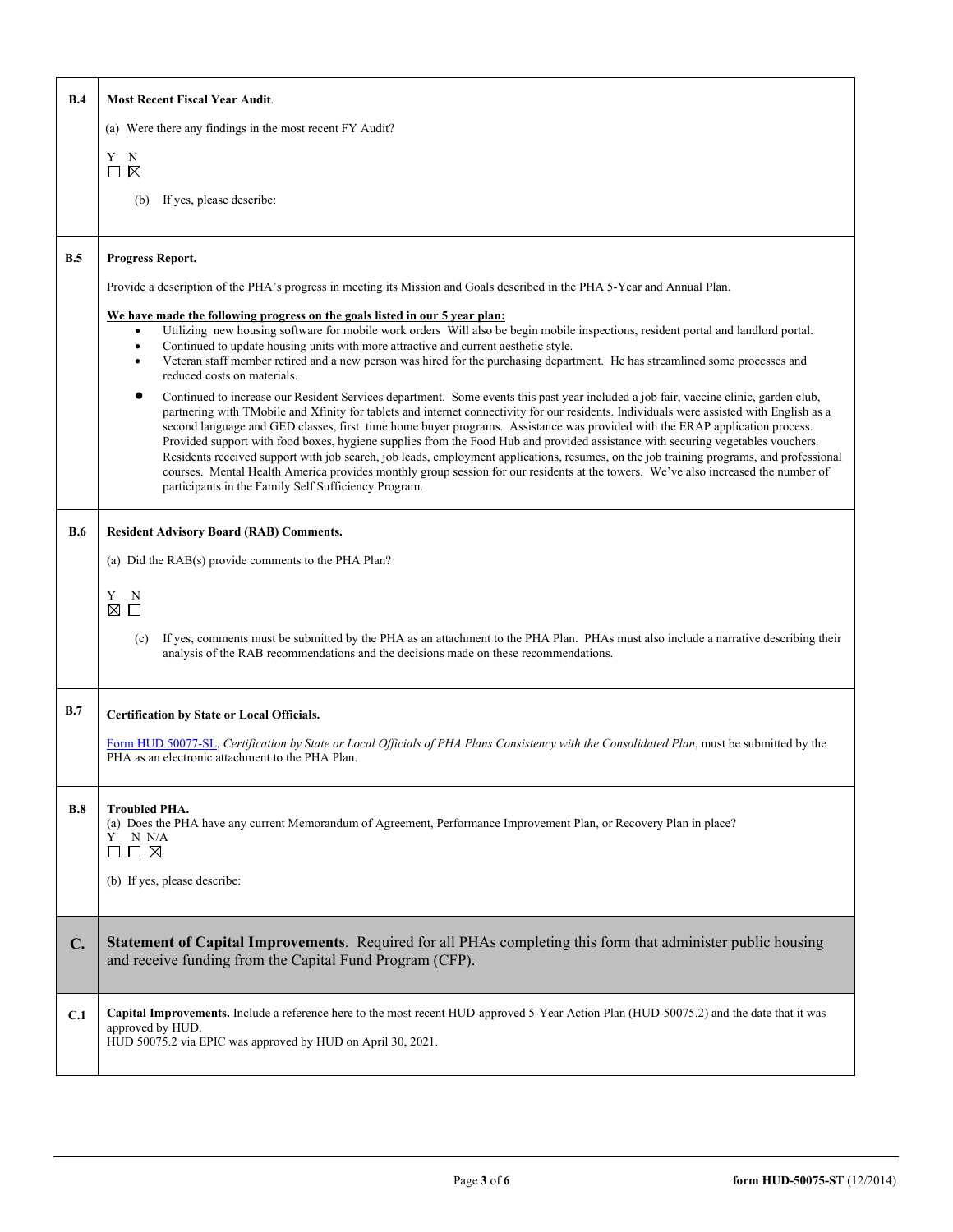# **Instructions for Preparation of Form HUD-50075-ST Annual PHA Plan for Standard and Troubled PHAs**

### **A. PHA Information.** All PHAs must complete this section.

**A.1** Include the full **PHA Name**, **PHA Code**, **PHA Type**, **PHA Fiscal Year Beginning** (MM/YYYY), **PHA Inventory, Number of Public Housing Units and or Housing Choice Vouchers (HCVs), PHA Plan Submission Type**, and the **Availability of Information**, specific location(s) of all information relevant to the public hearing and proposed PHA Plan. (24 CFR §903.23(4)(e))

**PHA Consortia**: Check box if submitting a Joint PHA Plan and complete the table. (24 CFR §943.128(a))

#### **B. Annual Plan.** All PHAs must complete this section.

#### **B.1 Revision of PHA Plan Elements.** PHAs must:

Identify specifically which plan elements listed below that have been revised by the PHA. To specify which elements have been revised, mark the "yes" box. If an element has not been revised, mark "no." (24 CFR §903.7)

 **Statement of Housing Needs and Strategy for Addressing Housing Needs.** Provide a statement addressing the housing needs of low-income, very low-income and extremely low-income families and a brief description of the PHA's strategy for addressing the housing needs of families who reside in the jurisdiction served by the PHA. The statement must identify the housing needs of (i) families with incomes below 30 percent of area median income (extremely low-income), (ii) elderly families and families with disabilities, and (iii) households of various races and ethnic groups residing in the jurisdiction or on the waiting list based on information provided by the applicable Consolidated Plan, information provided by HUD, and other generally available data. The identification of housing needs must address issues of affordability, supply, quality, accessibility, size of units, and location.  $(24 \text{ CFR } \text{8903.7(a)(1)})$ Provide a description of the PHA's strategy for addressing the housing needs of families in the jurisdiction and on the waiting list in the upcoming year. (24 CFR §903.7(a)(2)(ii))

 **Deconcentration and Other Policies that Govern Eligibility, Selection, and Admissions**. PHAs must submit a Deconcentration Policy for Field Office review. For additional guidance on what a PHA must do to deconcentrate poverty in its development and comply with fair housing requirements, see 24 CFR 903.2. (24 CFR §903.23(b)) Describe the PHA's admissions policy for deconcentration of poverty and income mixing of lower-income families in public housing. The Deconcentration Policy must describe the PHA's policy for bringing higher income tenants into lower income developments and lower income tenants into higher income developments. The deconcentration requirements apply to general occupancy and family public housing developments. Refer to 24 CFR §903.2(b)(2) for developments not subject to deconcentration of poverty and income mixing requirements. (24 CFR §903.7(b)) Describe the PHA's procedures for maintain waiting lists for admission to public housing and address any site-based waiting lists. (24 CFR §903.7(b)). A statement of the PHA's policies that govern resident or tenant eligibility, selection and admission including admission preferences for both public housing and HCV. (24 CFR  $\S 903.7(b)$ ) Describe the unit assignment policies for public housing.  $(24 \text{ CFR } \S 903.7(b))$ 

 **Financial Resources.** A statement of financial resources, including a listing by general categories, of the PHA's anticipated resources, such as PHA operating, capital and other anticipated Federal resources available to the PHA, as well as tenant rents and other income available to support public housing or tenant-based assistance. The statement also should include the non-Federal sources of funds supporting each Federal program, and state the planned use for the resources.  $(24 \text{ CFR } \S 903.7(c))$ 

 **Rent Determination.** A statement of the policies of the PHA governing rents charged for public housing and HCV dwelling units, including applicable public housing flat rents, minimum rents, voucher family rent contributions, and payment standard policies. (24 CFR §903.7(d))

□ **Operation and Management.** A statement of the rules, standards, and policies of the PHA governing maintenance and management of housing owned, assisted, or operated by the public housing agency (which shall include measures necessary for the prevention or eradication of pest infestation, including cockroaches), and management of the PHA and programs of the PHA. (24 CFR §903.7(e))

 **Grievance Procedures.** A description of the grievance and informal hearing and review procedures that the PHA makes available to its residents and applicants.  $(24 \text{ CFR } \S 903.7(f))$ 

 **Homeownership Programs**. A description of any Section 5h, Section 32, Section 8y, or HOPE I public housing or Housing Choice Voucher (HCV) homeownership programs (including project number and unit count) administered by the agency or for which the PHA has applied or will apply for approval. (24 CFR §903.7(k))

 **Community Service and Self Sufficiency Programs**. Describe how the PHA will comply with the requirements of community service and treatment of income changes resulting from welfare program requirements. (24 CFR §903.7(l)) A description of: **1)** Any programs relating to services and amenities provided or offered to assisted families; and **2)** Any policies or programs of the PHA for the enhancement of the economic and social self-sufficiency of assisted families, including programs under Section  $3$  and FSS. ( $24$  CFR §903.7(1))

 **Safety and Crime Prevention.** Describe the PHA's plan for safety and crime prevention to ensure the safety of the public housing residents. The statement must provide development-by-development or jurisdiction wide-basis: (i) A description of the need for measures to ensure the safety of public housing residents; (ii) A description of any crime prevention activities conducted or to be conducted by the PHA; and (iii) A description of the coordination between the PHA and the appropriate police precincts for carrying out crime prevention measures and activities. (24 CFR §903.7(m)) A description of: **1)** Any activities, services, or programs provided or offered by an agency, either directly or in partnership with other service providers, to child or adult victims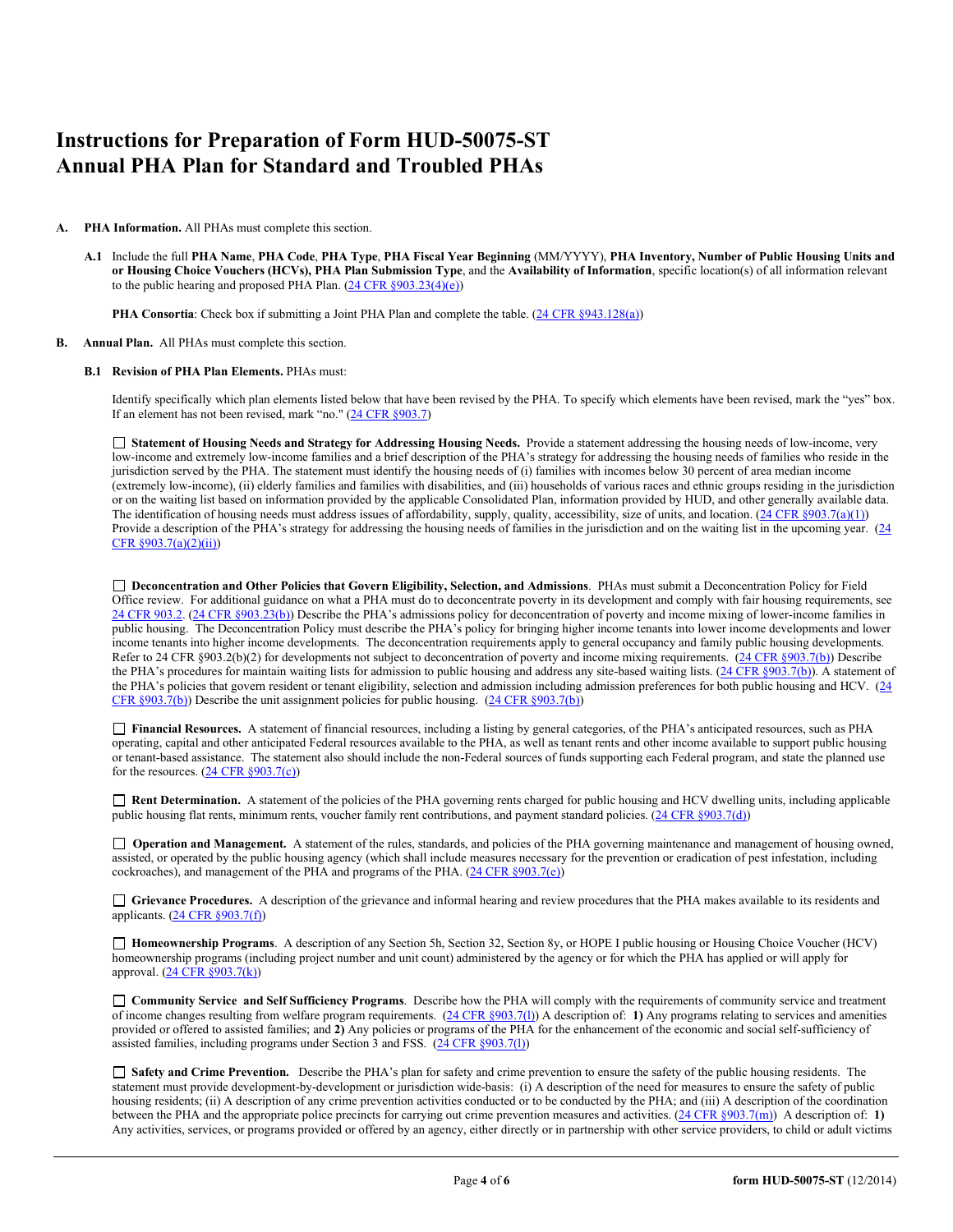of domestic violence, dating violence, sexual assault, or stalking; **2)** Any activities, services, or programs provided or offered by a PHA that helps child and adult victims of domestic violence, dating violence, sexual assault, or stalking, to obtain or maintain housing; and **3)** Any activities, services, or programs provided or offered by a public housing agency to prevent domestic violence, dating violence, sexual assault, and stalking, or to enhance victim safety in assisted families.  $(24 \text{ CFR } \text{8903.7(m)(5)})$ 

**Pet Policy.** Describe the PHA's policies and requirements pertaining to the ownership of pets in public housing. (24 CFR §903.7(n))

 **Asset Management.** State how the agency will carry out its asset management functions with respect to the public housing inventory of the agency, including how the agency will plan for the long-term operating, capital investment, rehabilitation, modernization, disposition, and other needs for such inventory. (24 CFR §903.7(q))

**Substantial Deviation.** PHA must provide its criteria for determining a "substantial deviation" to its 5-Year Plan. (24 CFR §903.7(r)(2)(i))

 **Significant Amendment/Modification**. PHA must provide its criteria for determining a "Significant Amendment or Modification" to its 5-Year and Annual Plan. Should the PHA fail to define 'significant amendment/modification', HUD will consider the following to be 'significant amendments or modifications': a) changes to rent or admissions policies or organization of the waiting list; b) additions of non-emergency CFP work items (items not included in the current CFP Annual Statement or CFP 5-Year Action Plan) or change in use of replacement reserve funds under the Capital Fund; or c) any change with regard to demolition or disposition, designation, homeownership programs or conversion activities. See guidance on HUD's website at: Notice PIH 1999-51. (24 CFR §903.7(r)(2)(ii))

If any boxes are marked "yes", describe the revision(s) to those element(s) in the space provided.

**B.2 New Activities.** If the PHA intends to undertake any new activities related to these elements in the current Fiscal Year, mark "yes" for those elements, and describe the activities to be undertaken in the space provided. If the PHA does not plan to undertake these activities, mark "no."

 **Hope VI or Choice Neighborhoods. 1)** A description of any housing (including project number (if known) and unit count) for which the PHA will apply for HOPE VI or Choice Neighborhoods; and **2)** A timetable for the submission of applications or proposals. The application and approval process for Hope VI or Choice Neighborhoods is a separate process. See guidance on HUD's website at: http://www.hud.gov/offices/pih/programs/ph/hope6/index.cfm.<br>(Notice PIH 2010-30)

 **Mixed Finance Modernization or Development. 1)** A description of any housing (including project number (if known) and unit count) for which the PHA will apply for Mixed Finance Modernization or Development; and **2)** A timetable for the submission of applications or proposals. The application and approval process for Mixed Finance Modernization or Development is a separate process. See guidance on HUD's website at:

http://www.hud.gov/offices/pih/programs/ph/hope6/index.cfm. (Notice PIH 2010-30)

 **Demolition and/or Disposition.** Describe any public housing projects owned by the PHA and subject to ACCs (including project number and unit numbers [or addresses]), and the number of affected units along with their sizes and accessibility features) for which the PHA will apply or is currently pending for demolition or disposition; and (2) A timetable for the demolition or disposition. This statement must be submitted to the extent that approved and/or pending demolition and/or disposition has changed as described in the PHA's last Annual and/or 5-Year PHA Plan submission. The application and approval process for demolition and/or disposition is a separate process. See guidance on HUD's website at: http://www.hud.gov/offices/pih/centers/sac/demo\_dispo/index.cfm. (24 CFR §903.7(h))

 **Designated Housing for Elderly and Disabled Families.** Describe any public housing projects owned, assisted or operated by the PHA (or portions thereof), in the upcoming fiscal year, that the PHA has continually operated as, has designated, or will apply for designation for occupancy by elderly and/or disabled families only. Include the following information: **1**) development name and number; **2**) designation type; **3**) application status; **4**) date the designation was approved, submitted, or planned for submission, and; **5**) the number of units affected. **Note**: The application and approval process for such designations is separate from the PHA Plan process, and PHA Plan approval does not constitute HUD approval of any designation. (24 CFR §903.7(i)(C))

 **Conversion of Public Housing.** Describe any public housing building(s) (including project number and unit count) owned by the PHA that the PHA is required to convert or plans to voluntarily convert to tenant-based assistance; **2)** An analysis of the projects or buildings required to be converted; and **3)** A statement of the amount of assistance received to be used for rental assistance or other housing assistance in connection with such conversion. See guidance on HUD's website at: http://www.hud.gov/offices/pih/centers/sac/conversion.cfm. (24 CFR §903.7(j))

 **Conversion of Public Housing.** Describe any public housing building(s) (including project number and unit count) owned by the PHA that the PHA plans to voluntarily convert to project-based assistance under RAD. See additional guidance on HUD's website at: Notice PIH 2012-32

□ **Occupancy by Over-Income Families.** A PHA that owns or operates fewer than two hundred fifty (250) public housing units, may lease a unit in a public housing development to an over-income family (a family whose annual income exceeds the limit for a low income family at the time of initial occupancy), if all the following conditions are satisfied: (1) There are no eligible low income families on the PHA waiting list or applying for public housing assistance when the unit is leased to an over-income family; (2) The PHA has publicized availability of the unit for rental to eligible low income families, including publishing public notice of such availability in a newspaper of general circulation in the jurisdiction at least thirty days before offering the unit to an over-income family; (3) The over-income family rents the unit on a month-to-month basis for a rent that is not less than the PHA's cost to operate the unit; (4) The lease to the over-income family provides that the family agrees to vacate the unit when needed for rental to an eligible family; and (5) The PHA gives the over-income family at least thirty days notice to vacate the unit when the unit is needed for rental to an eligible family. The PHA may incorporate information on occupancy by over-income families into its PHA Plan statement of deconcentration and other policies that govern eligibility, selection, and admissions. See additional guidance on HUD's website at: Notice PIH 2011-7. (24 CFR 960.503) (24 CFR 903.7(b))

 **Occupancy by Police Officers.** The PHA may allow police officers who would not otherwise be eligible for occupancy in public housing, to reside in a public housing dwelling unit. The PHA must include the number and location of the units to be occupied by police officers, and the terms and conditions of their tenancies; and a statement that such occupancy is needed to increase security for public housing residents. A "police officer" means a person determined by the PHA to be, during the period of residence of that person in public housing, employed on a full-time basis as a duly licensed professional police officer by a Federal, State or local government or by any agency of these governments. An officer of an accredited police force of a housing agency